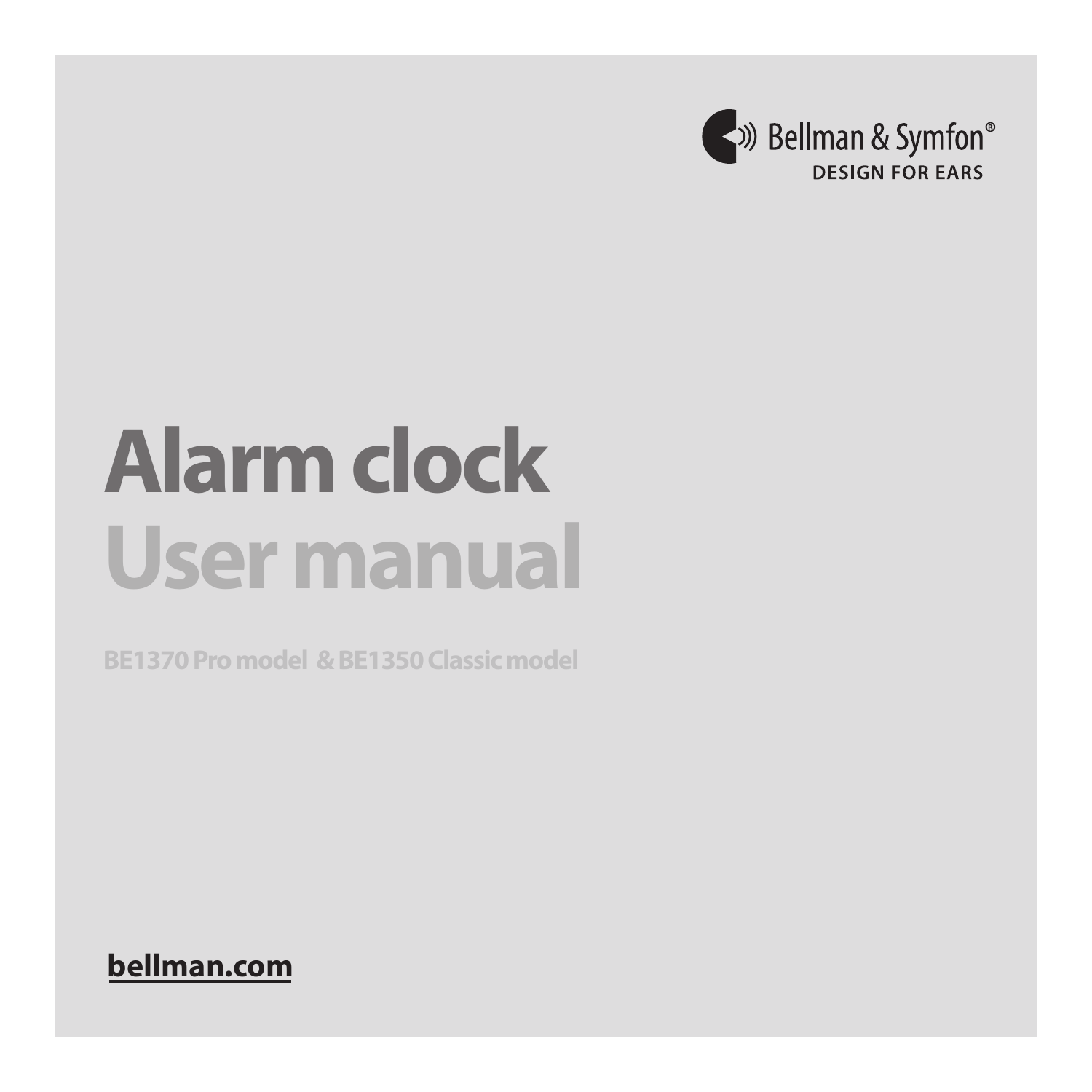# Sluit de wekker aan Connectez le réveil

Verbinden Sie den Wecker Connect the alarm clock



\* BF1370 Pro model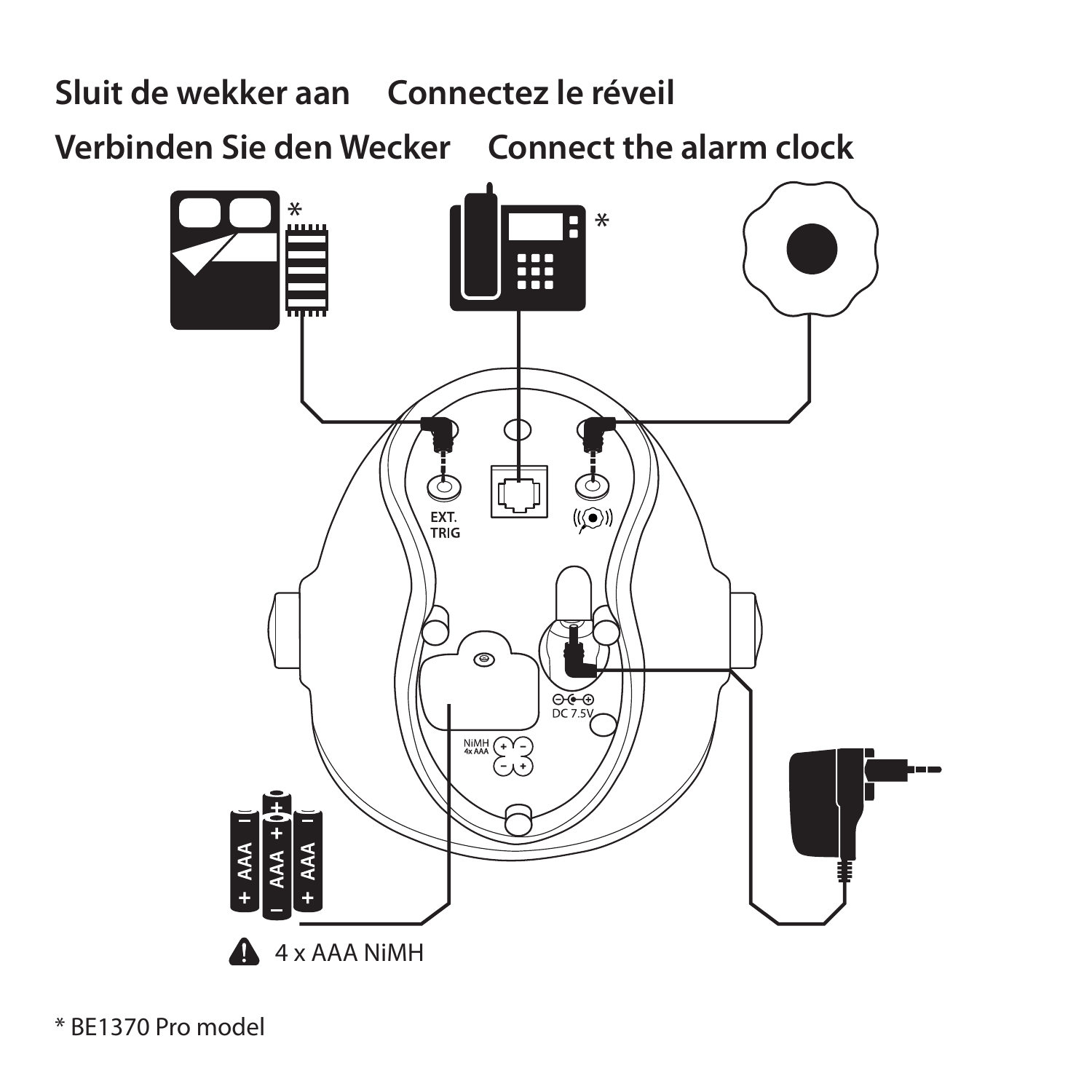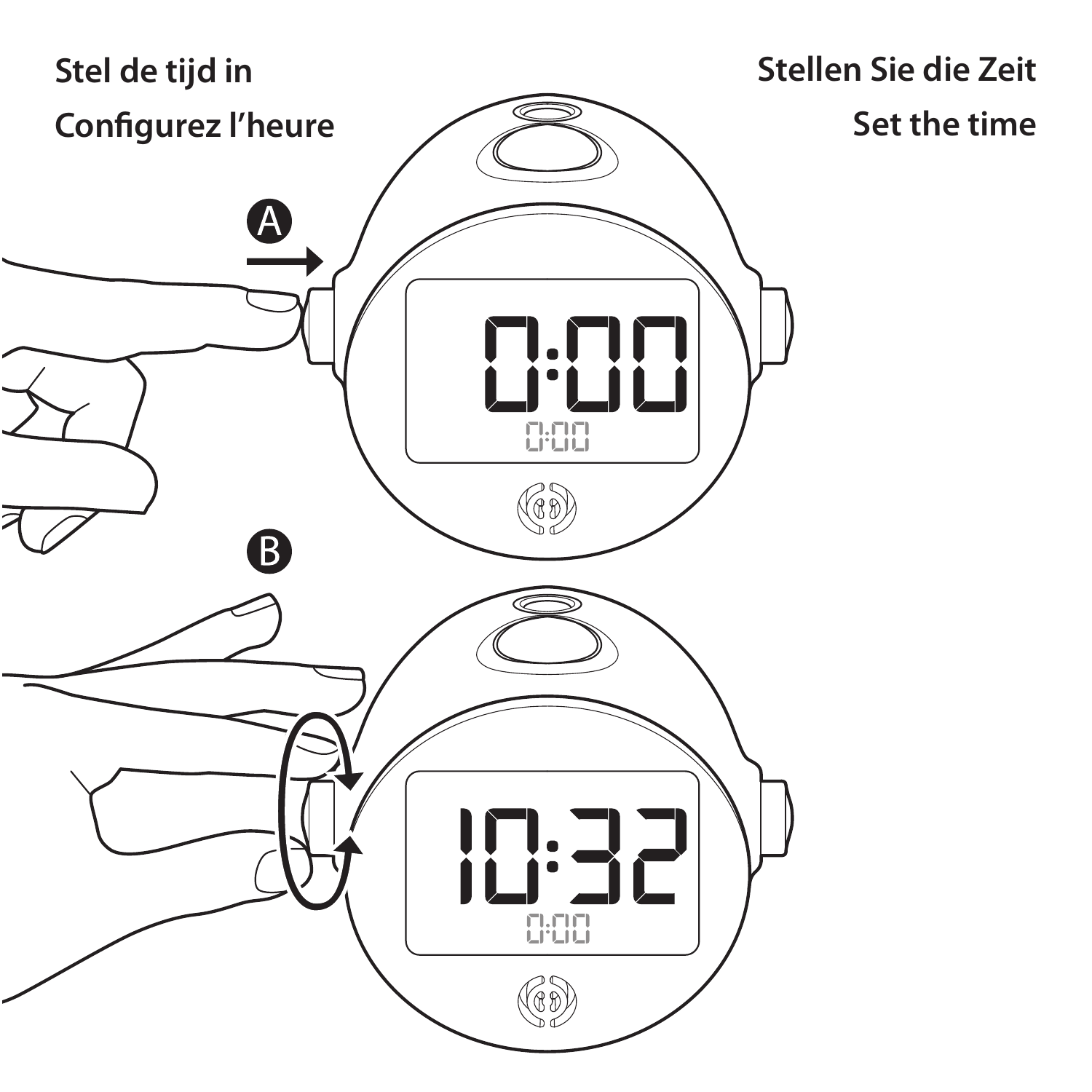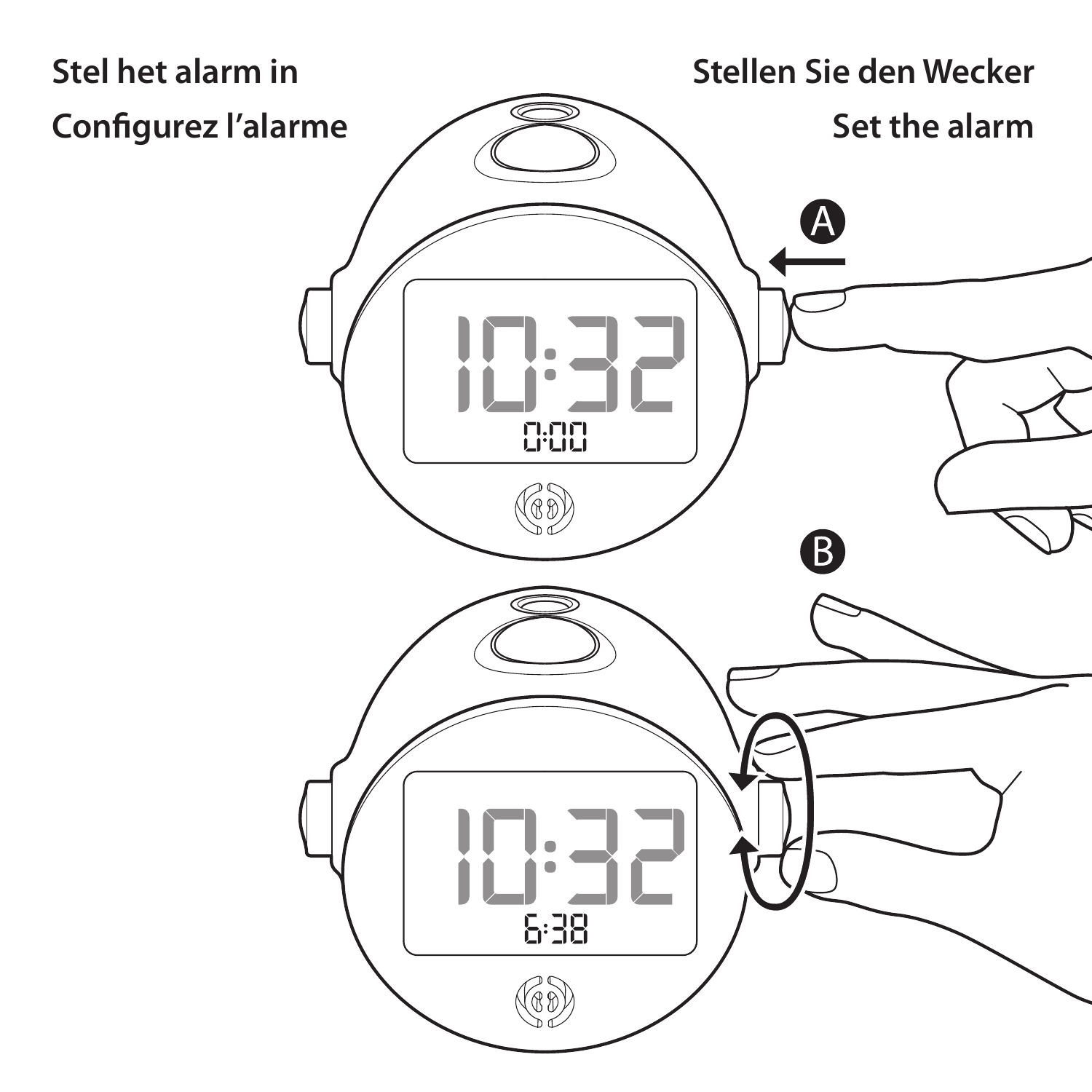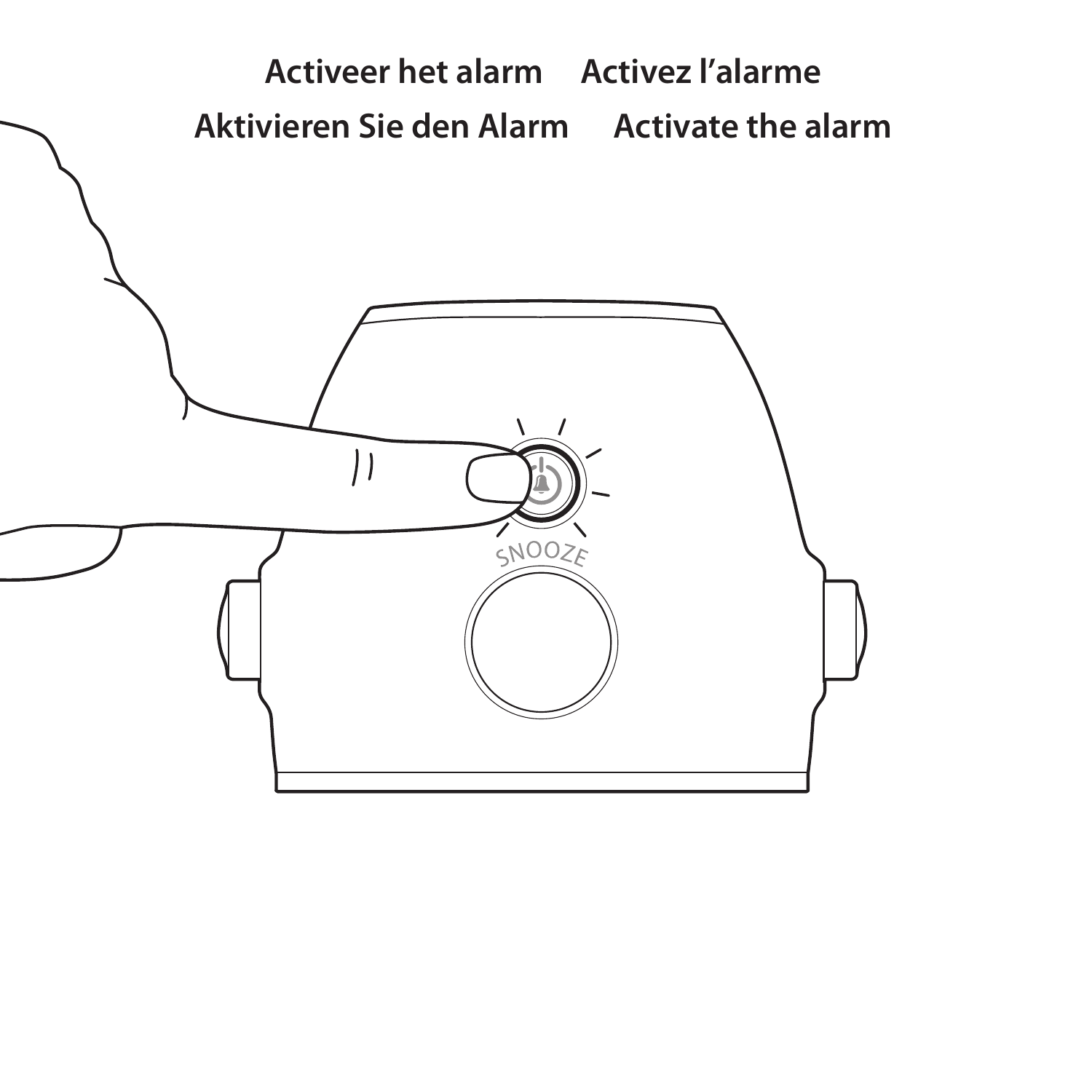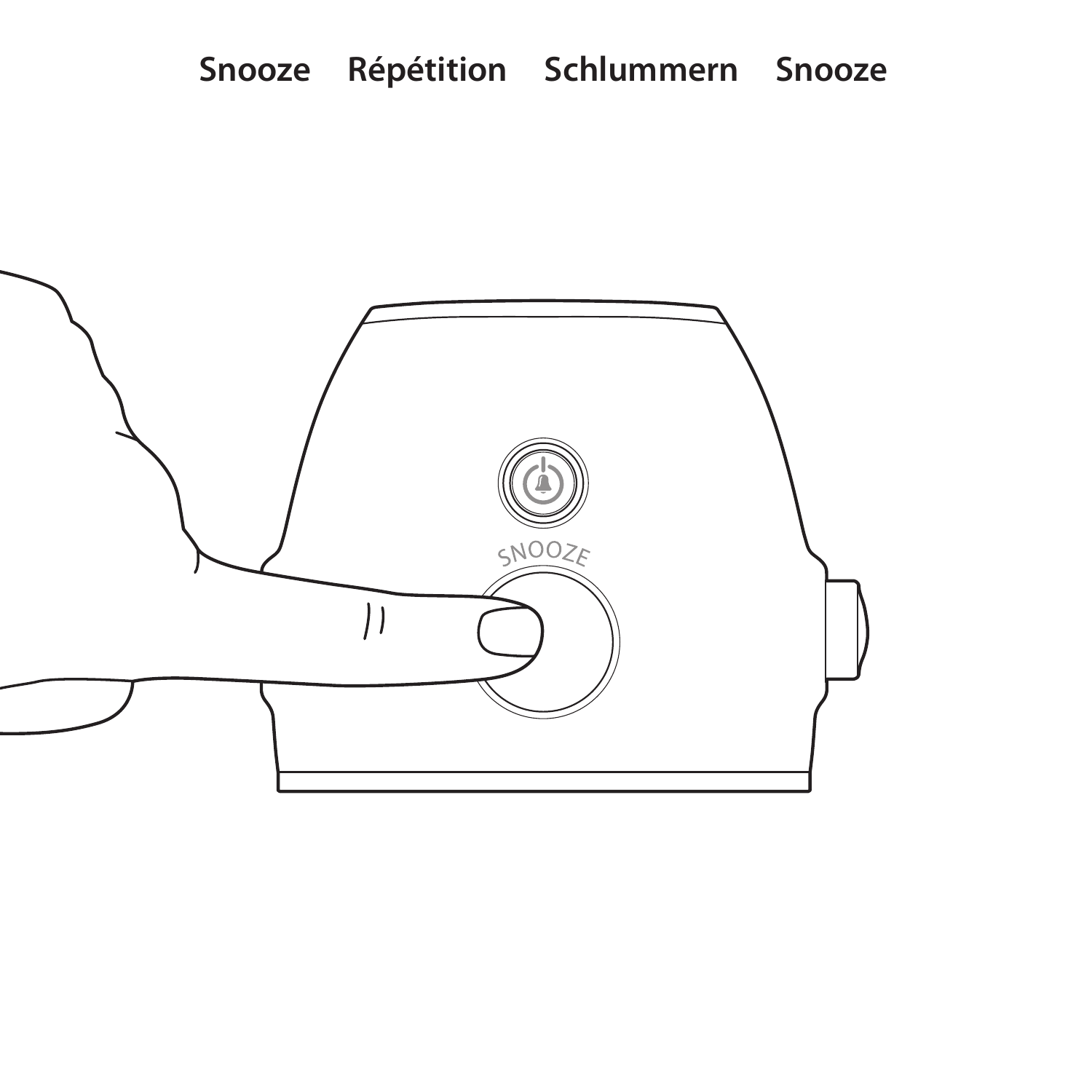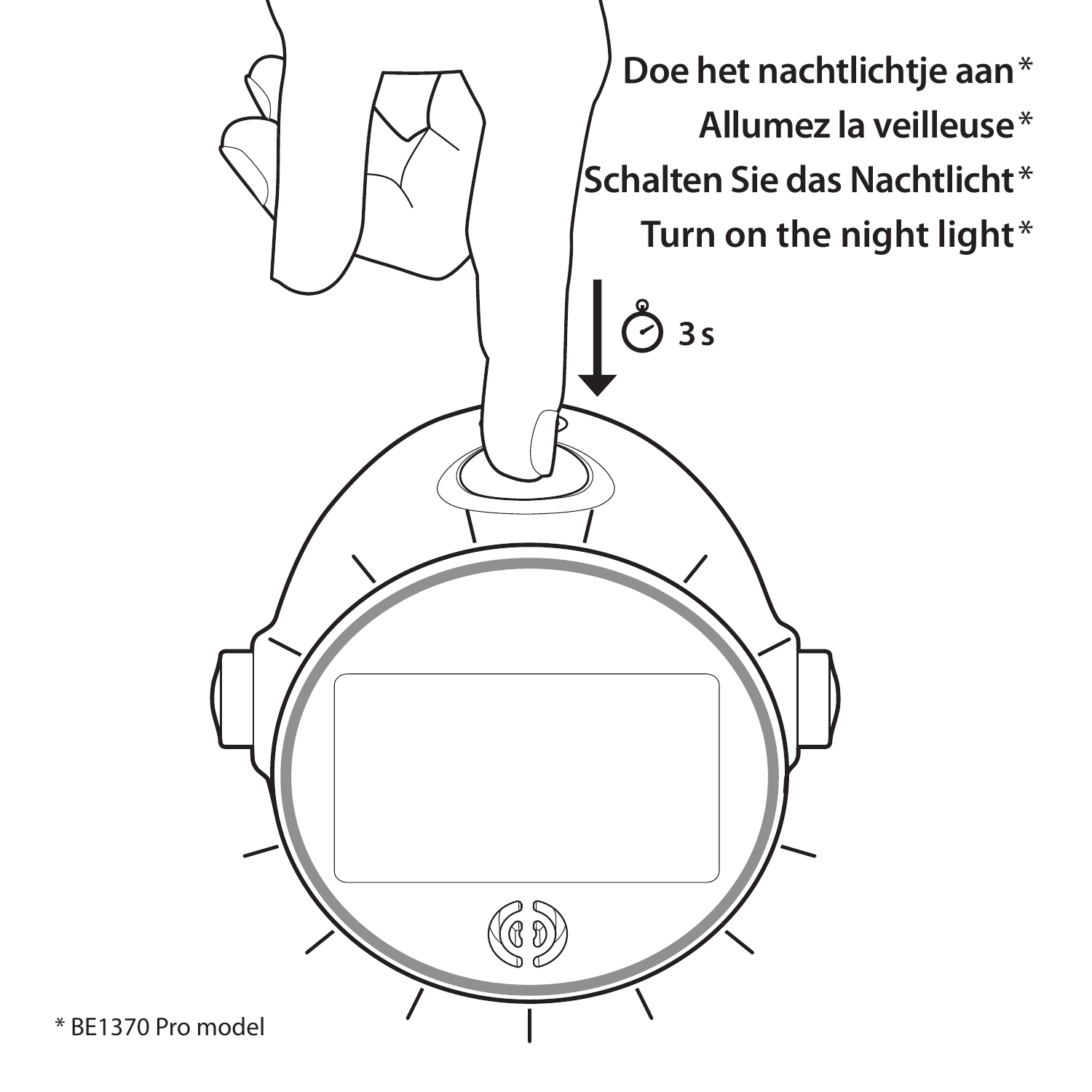

\* BE1370 Pro model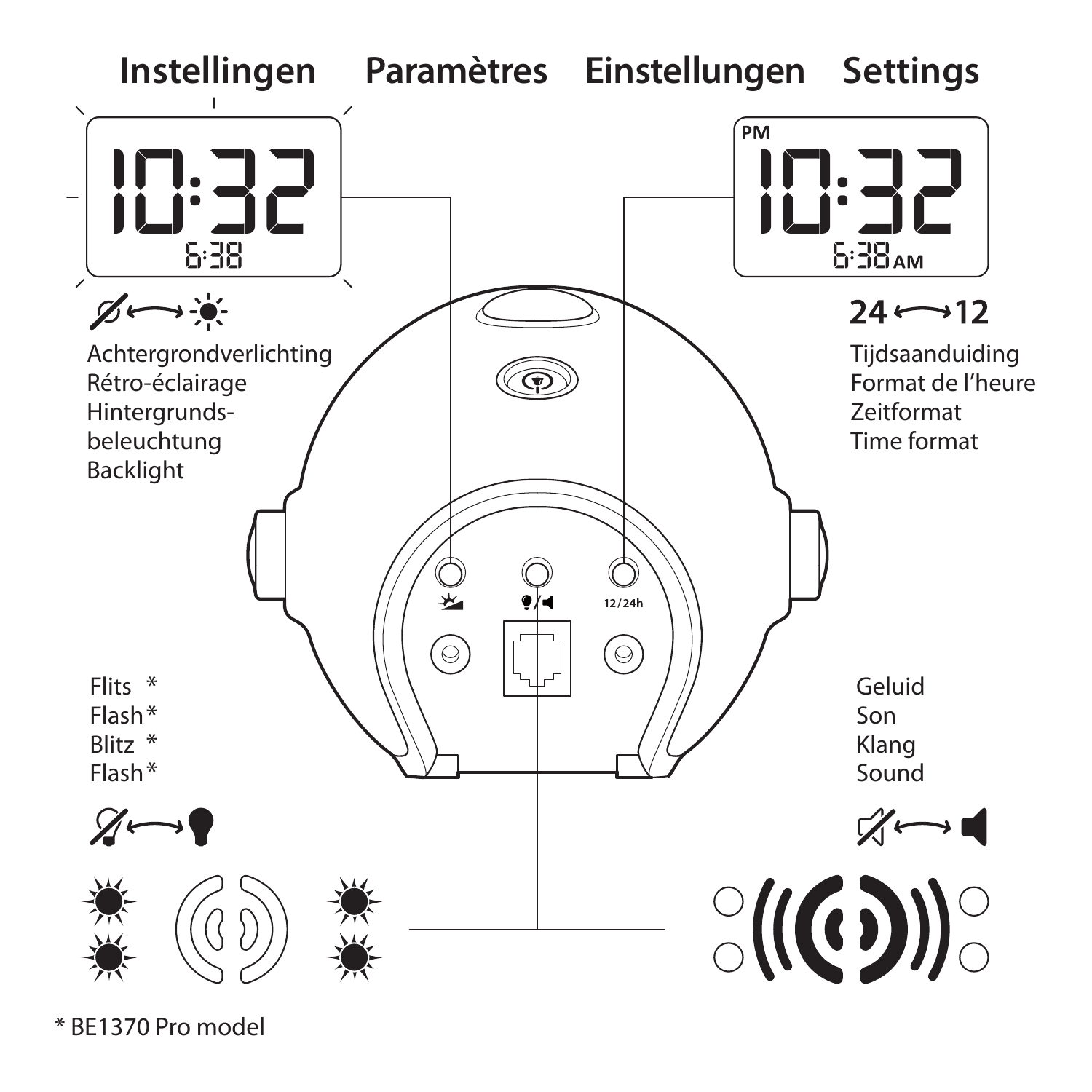**Zweckbestimmung des Produktes** Uhr mit Wecker Funktion inkl. Vibrationskissen.

| Zulässige Betriebsbedingungen | Das Produkt darf nur Innen verwendet werden                                                               |
|-------------------------------|-----------------------------------------------------------------------------------------------------------|
| Reinigungshinweise            | Nur mit trockenem oder leicht feuchtem Tuch abwischen                                                     |
| Wartungshinweise              | Batterie kann ausgetauscht werden. Bei Defekt des<br>Blitzlichtes muss das Gerät eingeschickt werden      |
| <b>Technische Daten</b>       | Betrieb mit 7.5V Netzteil inkl. 4 x AAA NiMH (BE1350)<br>Batterien optional) als Reserve bei Stromausfall |
| Eingänge (nur BE1370)         | Externer Trigger und Telefon                                                                              |
| Ausgänge                      | Vibrationskissen                                                                                          |
| Hinweise zum Wiedereinsatz    | Das Produkt ist nicht für den Wiedereinsatz für eine<br>andere Person vorgesehen.                         |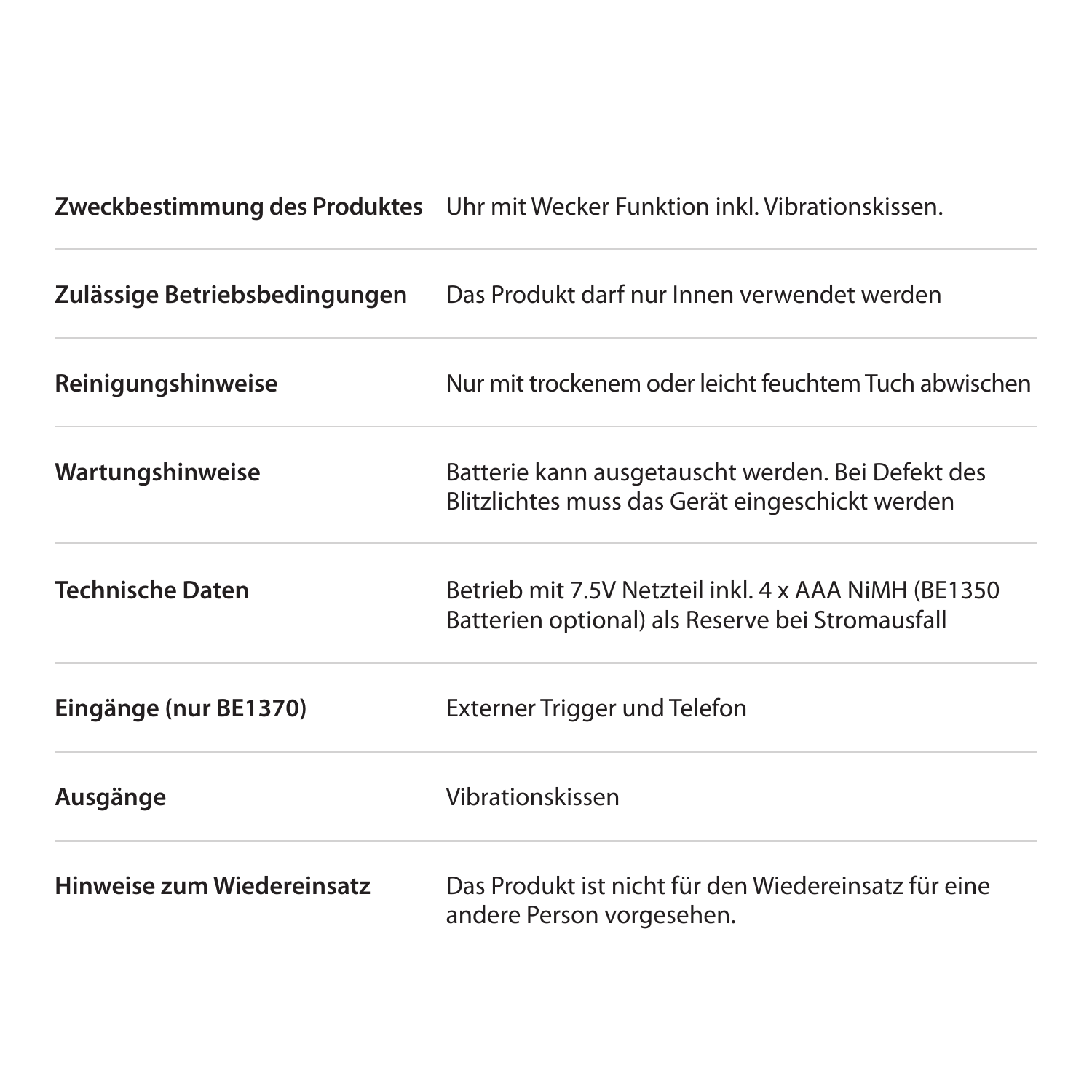# **Technical Information**

## **Power supply**

| Mains power                  | 7.5 VDC, 1000 mA                                         |
|------------------------------|----------------------------------------------------------|
| Battery backup               | 24 hours during mains power loss                         |
| Backup battery charging time | 10 hours (from depleted to fully charged)                |
|                              | NiMH batteries included, type (BE1370only)               |
| <b>Output signals</b>        |                                                          |
| Alarm sound                  | 100 dB(A) @ 10 cm, 94 dB(A) @ 30 cm                      |
|                              | multi-frequency 950-3000 Hz,                             |
| Alarm timeout                | 20 minutes                                               |
| Snooze time interval         | Decreasing from 9 to 2 minutes in 2 minute steps         |
| Flash                        | 4 high-intensity LEDs                                    |
|                              | Warning! Flashes can cause epileptic seizures            |
| Bedshaker                    | Vibrator power 2.0 - 4.0 VDC                             |
|                              | Emits a sound (BE1370 only)                              |
| Nightlight beacon            | Low intensity light that quides you back to bed at night |
|                              |                                                          |

## **Display**

| Type      | Twisted Nematic (TN) LCD                                      |
|-----------|---------------------------------------------------------------|
| Backlight | Intensity adjustable in 5 steps, Backlight timeout: 8 seconds |

### **Controls and inputs**

- Separate push-rotate dials for setting time and alarm
- $12/24-h$  mode switch
- Backlight intensity switch
- **Flash/Sound select switch**
- Snooze button
- Alarm on off switch
- Telephone input, RJ-11, analogue, 26-120 VRMS, 15-100 Hz
- External Trigger input, 3.5 mm tele connector

# **Additional information**

- For indoor use only
- Dimensions: 108x 121x 92 mm
- Weight: 390g (batteries incl.)
- $\blacksquare$  Color: White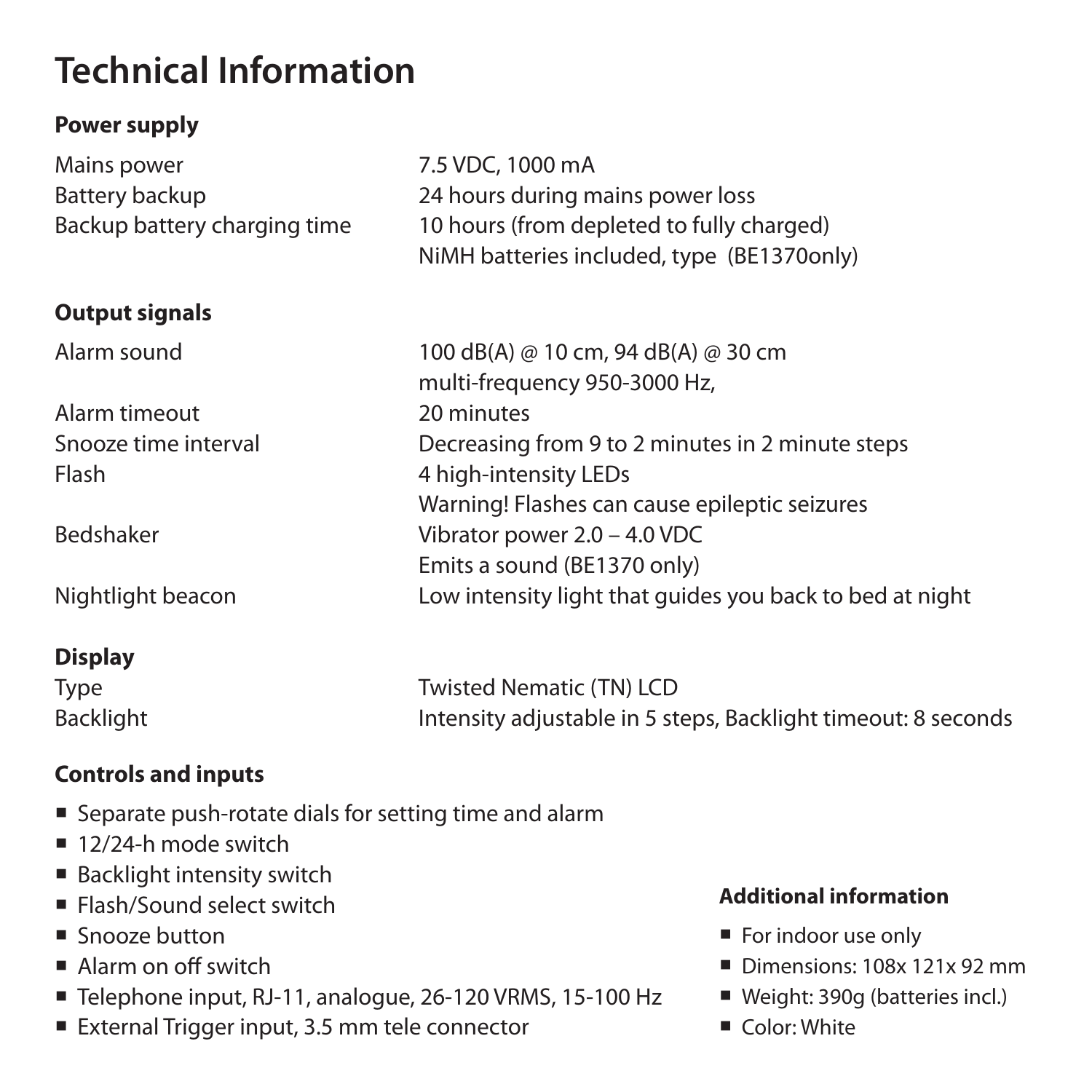# $\epsilon$

#### **For use in all EU countries**

Hereby, Bellman & Symfon AB, declares that this Alarm Clock is in compliance with the essential requirements and other relevant provisions of directives: R&TTE 1999/5/EC, LVD 2006/95/EC EMC 2004/108/EC, MDD 1993/42/EEC.

Correct use and disposal of batteries:

Replace only with the same or equivalent type recommended by the manufacturer. Please dispose of old, defective batteries in an environmentally friendly manner in accordance with the relevant legislation.

For a complete Declaration of Conformity please contact info@bellman.se or call +46 31 68 28 20

#### **FCC compliance statement**

REN: 0.1B US: 1PNRG01BBERXTE

This device complies with Part 15 of the FCC Rules. Operation is subject to the following two conditions: (1) this device may not cause harmful interference, and (2) this device must accept any interference received, including interference that may cause undesired operation.

**Warning:** Changes or modifications to this unit not expressly approved by the party responsible for compliance could void the user's authority to operate the equipment.

**Note:** This equipment has been tested and found to comply with the limits for a Class B digital device, pursuant to Part 15 of the FCC Rules. These limits are designed to provide reasonable protection against harmful interference in a residential installation. This equipment generates, uses and can radiate radio frequency energy and, if not installed and used in accordance with the instructions, may cause harmful interference to radio communications. However, there is no guarantee that interference will not occur in a particular installation. If this equipment does cause harmful interference to radio or television reception, which can be determined by turning the equipment off and on, the user is encouraged to try to correct the interference by one or more of the following measures:

#### **European office**

#### Bellman & Symfon Europe AB Södra Långebergsgatan 30 421 32 Västra Frölunda Sweden Phone +46 31 68 28 20 Fax +46 31 68 28 90 E-mail info@bellman.com

Bellman & Symfon Asia Ltd. 1115-16 , Main Tower, GD Int'l Hotel 339 Huanshi Dong Rd Guangzhou, China, 510095 Phone +86 20 8318 2950 Fax +86 20 8333 5528 E-mail info.cn@bellman.com

**Asia Pacific office**

- Reorient or relocate the receiving antenna.
- Increase the separation between the equipment and receiver.
- Connect the equipment into an outlet on acircuit different from that to which the receiver is connected.
- Consult the dealer or an experienced radio/TV technician for help.

#### **Statement for Industry Canada**

Le fonctionnement de cet équipement est soumis aux conditions suivantes:

(1) l'équipement concerné ne doit pas causer d'interférences, et (2) il doit accepter toute interférence reçue, y compris les interférences risquant d'engendrer un fonctionnement indésirable. Cet appareil numérique de la classe B est conforme à la norme NMB-003 du Canada. This Class B digital apparatus complies with Canadian ICES-003.

#### **Important safety instructions**

- To disconnect the power fully, the AC/DC adapter plug must be disconnected from the mains socket.
- The AC/DC adapter plug must not be blocked and must be easy to access for the intended use.
- The marking information is located at the bottom of apparatus.
- Please contact service personnel for changing batteries. Replace batteries with the same battery type "Bellman & Symfon, EVE43AAA600P/J, Rating: 1.2V 600mAh NiMH".

# **bellman.com**